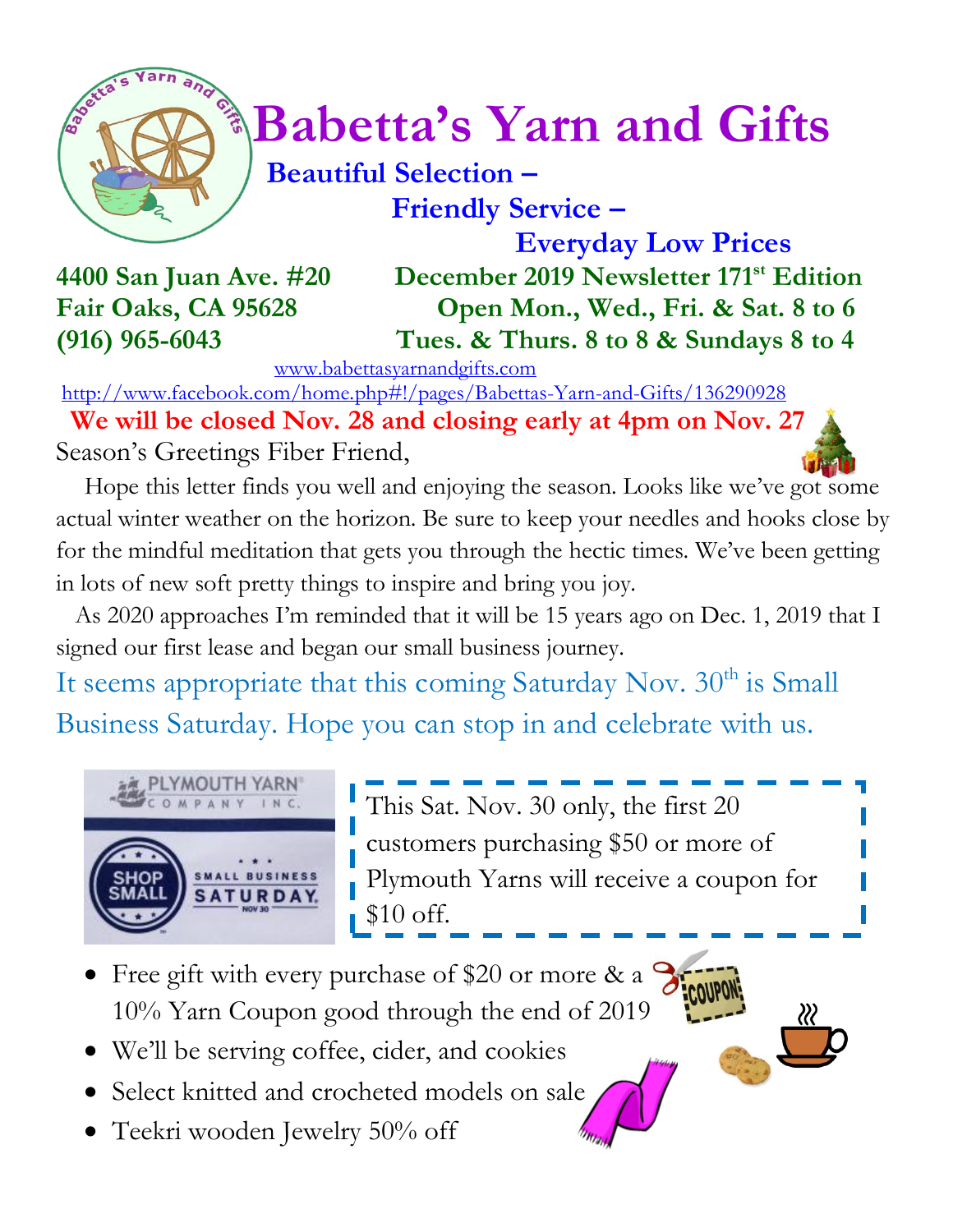#### **What's new?**



Publications

Felting kits & supplies





Introducing Ella Rae Cozy Alpaca



Interchangeable needle kits



New from



 Plymouth Yarns Yakima And new colors in Viento & Merino Select Worsted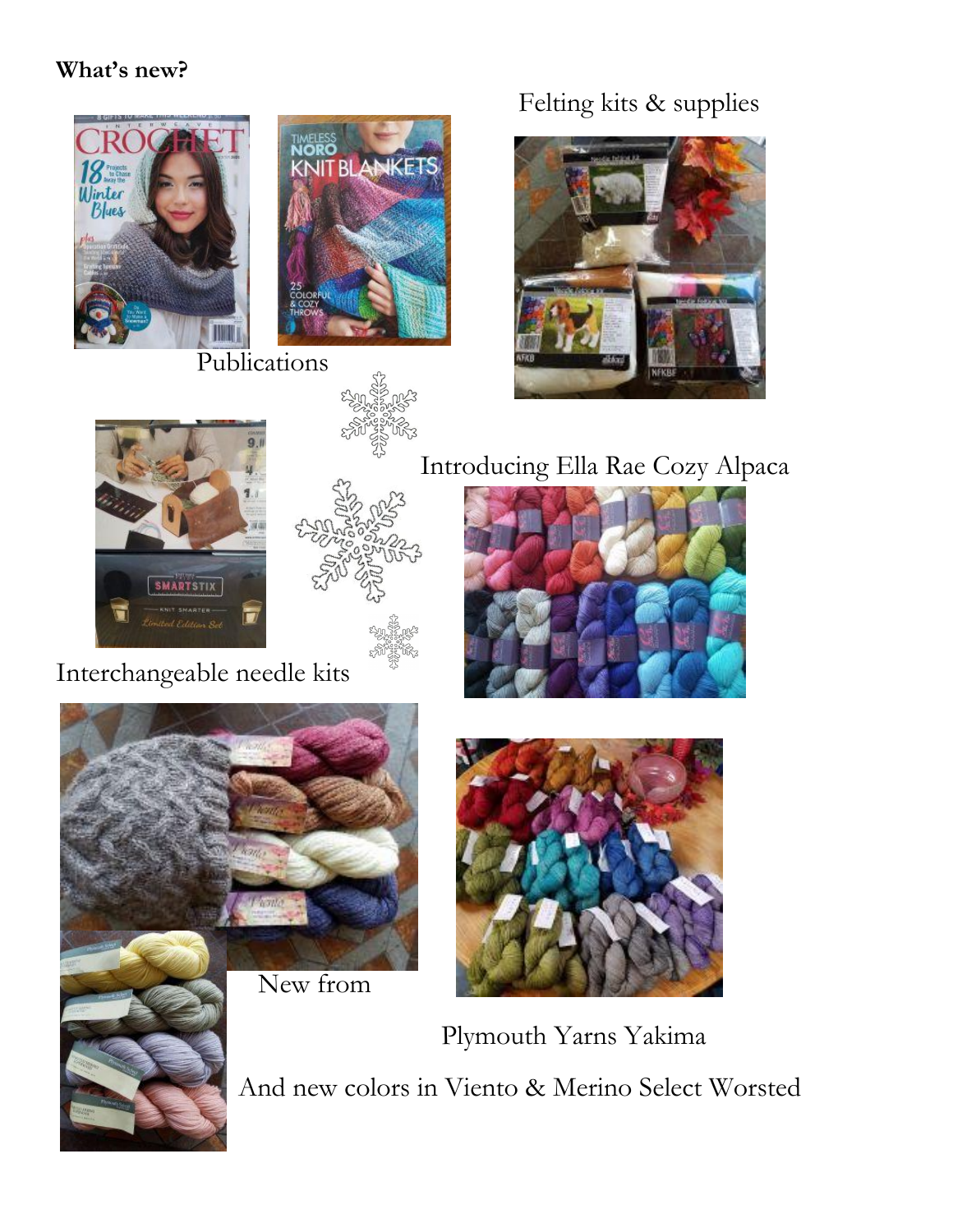

 2 new books from Malabrigo and lots of Hand Painted Merino roving





#### **Classes for December 2019 at Babetta's**

 *In our project classes you can learn to knit anything from scarves to socks to felted purses to lace shawls to hats to sweaters. Pick your project and join in the fun. Our knitters inspire each other to try new things by sharing ideas and showing off their latest creation. Sign up for one of our classes and you will receive a coupon for 10% off.*

Pre-registration is required as class sizes are limited. Please choose your dates carefully. Because of scheduling conflicts and complications, make-up classes will only be allowed under special circumstances and individual consideration.

Our project class knitting teachers Maya & Gustine have been teaching at Babetta's for 14 years and can help you make your fiber dreams come true in a fun and patient atmosphere.

credit.

**Tuesdays 12/3, 12/10 & 12/17** Knitting Project 10am – 11:30am fee \$50 **Wednesdays 12/4, 12/11 & 12/18** Knitting Project 1pm – 2:30pm fee \$50 Knitting Project 3:30pm- 5pm fee \$50 **Thursday 12/5, 12/12 & 12/19** Knitting Project 6pm – 7:30pm fee \$50 **Saturdays 12/7, 12/14 & 12/21** Knitting Project 4pm – 5:30pm fee \$50.

#### **Private Lessons**

Knitting or Crochet \$20 an hour Group Knitting or Crochet Private lessons \$15 an hour per person. Spinning or weaving \$25 an hour Group rates are \$20 an hour per person. 50% deposit required when scheduling. Cancellations with less than 24 hour notice will forfeit deposit with exceptions for emergencies. Other cancellations can be transferred to rescheduled lessons or store